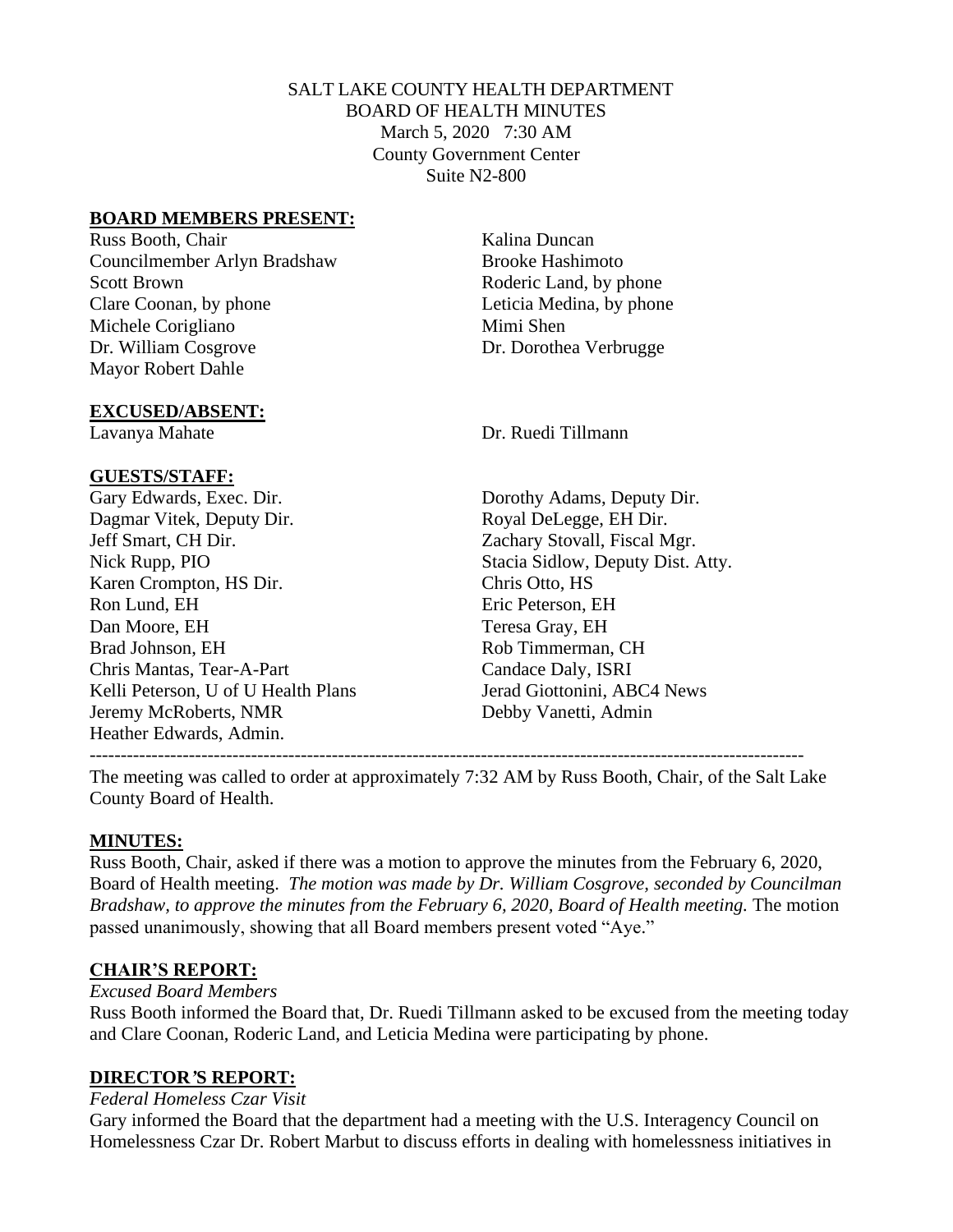Salt Lake County. Dr. Marbut is visiting all states to review the current initiatives and was helpful in providing an outside perspective to the work the department is doing to address homeless initiatives.

### *Kick Ash Film Festival*

Gary informed Board members that the department will hold the third annual *Kick Ash Film Festival* on March 19, 2020, at the Rose Wagner Theater. The event is hosted by the health department's Tobacco Prevention and Cessation Program and Board members were invited to attend.

### *Health Department Annual Meeting*

Gary informed Board members that the Health Department Annual Meeting is being held on March 27, 2020, at the Mountain America Expo Center, in Sandy, beginning at 12:30. Board members are invited to attended and Heather will email the meeting details.

### **COVID-19 UPDATE:**

Gary asked Dr. Vitek to give an overview of the current Coronavirus outbreak. Dr. Vitek informed Board members that this current outbreak is novel, meaning this virus has not been seen before and began in December 2019. Currently there are 96,700 cases worldwide, over 12,800 of these cases are in countries outside of mainland China; virus has spread to 81 countries. Currently there have been 3,300 deaths and 217 of those are in other countries outside of mainland China. Currently there are 162 US cases with 11 deaths and Washington state dealing with long-term care center outbreak. In Utah there is 1 case, not a Salt Lake County resident, and the department has been investigating 15 cases which 10 have been cleared. Testing has been difficult with CDC requirements and test kits are being sent to the Utah State Lab. Dr. Vitek stated that currently there is a level 3 travel warning to China, South Korea and Iran, level 2 for Japan, and level 1 for Hong Kong. High risk for people over 60 with underling medical conditions are at highest risk and the incubation period is 2 to 14 days and transmission is mostly through respiratory droplets.

Gary informed Board members that Governor Herbert has established a state task force, which will be led by Lieutenant Governor Cox, and Nicholas Rupp attended an initial committee meeting. He also stated that Seattle is making recommendations for individuals at high risk including, 60 and over individuals, pregnant women, and people with underlying medical conditions, to not go out to crowded areas, avoid hospitals and long-term care facilities, if possible. Also, CDC has provided interim guidelines for schools, law enforcement, long-term care facilities, and businesses, which the department is reviewing. Gary stated that the County is moving to a full Incident Command Structure and the department is working with the Mayor's Office and all departments to prepare for a County response. Gary will continue to update the Board on the situation as it develops.

# **LEGISLATIVE UPDATE:**

Gary distributed and reviewed a list of legislative bills/titles of interest to the department. Bills included:

- HB 23, *Tobacco Retailer Amendments*; Rep. Hawkins
- HB 27, *Waste Tire Recycling Act Amendments;* Rep. Chew
- HB 34, *Tanning for Minors;* Rep. Daw
- HB 58, *Electronic Cigarettes in Schools Amendments;* Rep. Pulshipher
- HB 88, *School and Child Care Center Water Testing Requirements*; Rep. Handy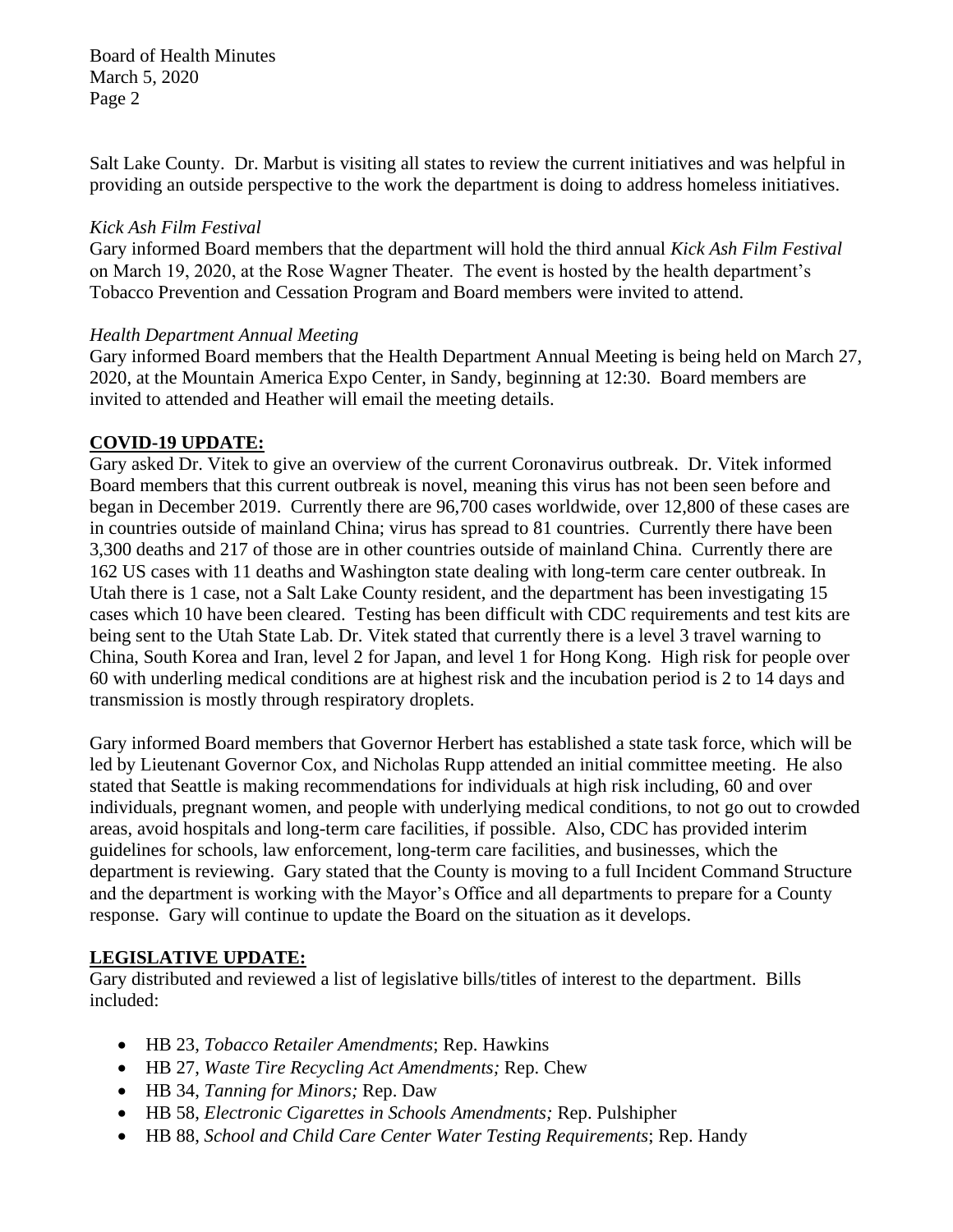- HB97, *Newborn Safe Have Amendments;* Rep. Arent
- HB118, *Retail Tobacco Specialty Business Amendments*; Rep. Dailey-Provost
- HB134, *Raw Milk Products Amendments*; Rep. Coleman
- HB135, *Tobacco Settlement Funds Amendments*; Rep. Last
- HB136, *Self Storage of Firearms Amendments*; Rep. Weight
- HB172, *Pharmacist Amendments*; Rep. Daw
- HB176, *Vehicle Emissions Reduction Program*; Rep. Stenquist
- HB180, *Emission Inspection Revisions*; Rep. Maloy
- HB182, *Noise Pollution Amendments*; Rep. Wheatley
- HB208, *Alcohol Education Amendments*; Rep. Stenquist
- HB220, *Hepatitis C Outreach Pilot Program*; Rep. Eliason
- HB232, *Food Revisions*; Rep. Roberts
- HB254, *Health Care Amendments*; Rep. Ward
- HB375, *Electronic Cigarette Amendment;* Rep. Ray
- HB410, C*osmetology License Amendment;* Rep. Roberts
- HJR20, *Joint Resolution Encouraging Local Health Departments to Set Licensing Rules;* Rep. Dailey-Provost
- SB 29, *Drug Disposal Program;* Sen. Thatcher
- SB37, *Electronic Cigarette and Other Nicotine Product Amendments*; Sen. Christensen
- SB40, *Youth Electronic Cigarette, Marijuana, and Other Drug Prevention Program*; Sen. Christensen
- SB64, *Special District Communications Amendments;* Sen. Fillmore
- SB74, *Family Planning Services Amendments*; Sen. Kitchen
- SB82, *Unlawful Drug Disposal Amendments*; Sen. Thatcher
- SB199, *Electronic Cigarette Substance Amendments;* Sen. Harper
- SJR2, *Joint Resolution Encouraging Action to Reduce the Number of Utah Children with Elevated Blood Lead Levels*; Sen. Iwamotok

# **2019 BUDGET UPDATE:**

Zachary Stovall, Fiscal Manager, reviewed the 2019 budget closeout through a PowerPoint presentation. Slides included:

- 2019 Financial Summary
- 2019 Financial Detail
- Health Fund Balance projection as of  $12/31/2019$
- 2019 Single Audit

For more detailed information, please see the hardcopy of the presentation included in the Board of Health meeting folder.

# **EQAC NOMINATION:**

Royal DeLegge, Environmental Health Director, asked the Board to approve the appointment of Carly Ferro to the Environmental Quality Advisory Commission (EQAC). He informed the Board the March EAQC meeting will be held on March 17. Russ Booth asked if there was a motion to approve the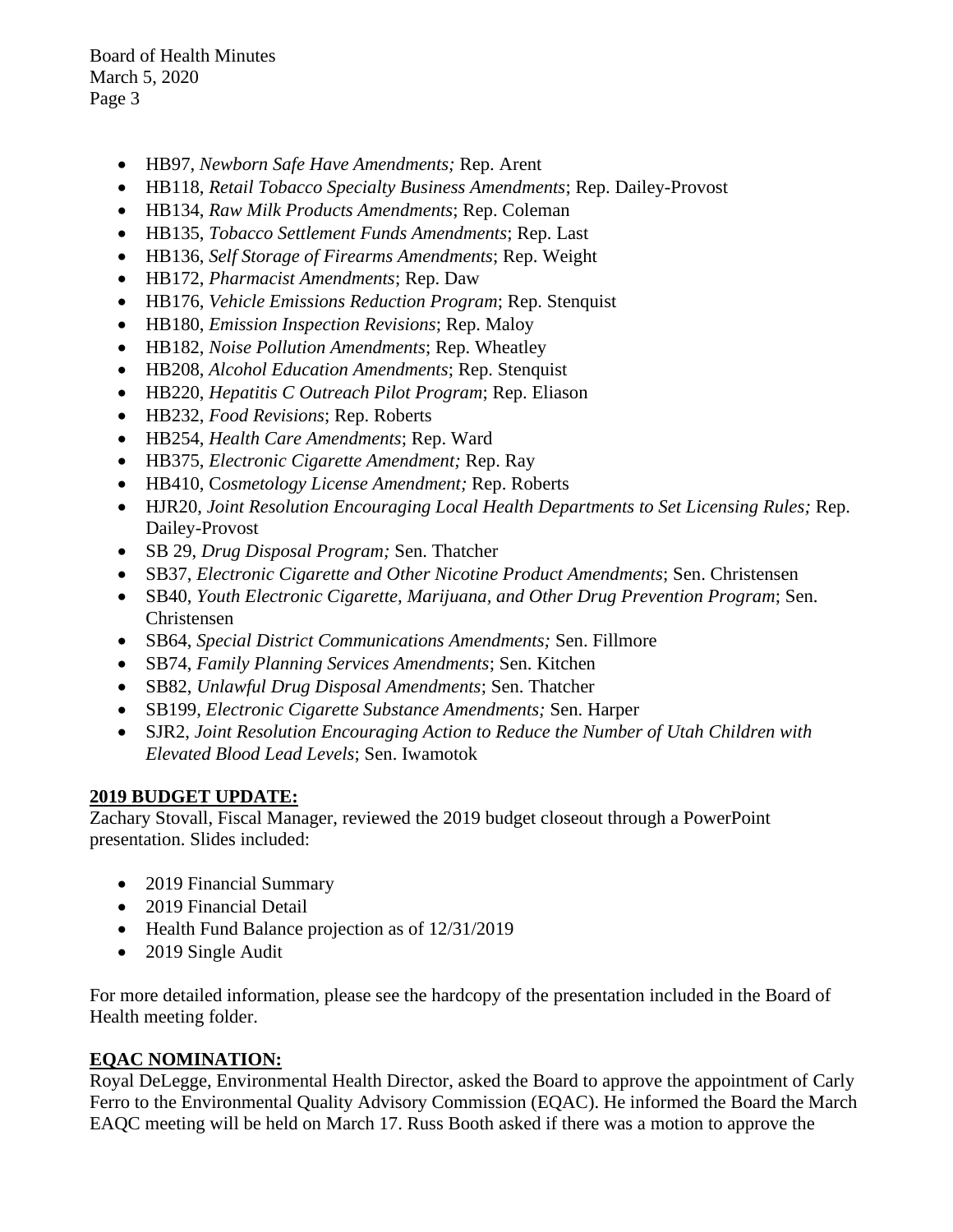EQAC nomination. *The motion was made by Scott Brown, seconded by Dr. William Cosgrove, to approve the EQAC nomination.* The motion passed unanimously, showing that all Board members present voted "Aye."

For more detailed information, please see the hardcopy of the information included in the Board of Health meeting file folder.

# **HEALTH REGULATION #8 AUTOMOTIVE DISMANTLER/RECYCLER & SCRAP METAL RECYCLING FACILITIES:**

Royal DeLegge, Environmental Health Director, presented proposed amendments to Health Regulation #8, *Automotive Dismantler/Recycler & Scrap Metal Recycling Facilities,* and asked the Board to open the regulation for a thirty (30) day public comment period and assign a hearing officer. The regulation was opened for public comment during the February 6, 2020, Board meeting and Dr. William Cosgrove was selected to be the hearing officer. The department requests a new public comment period because of input from industry representatives to clarify the regulation amendments and have reviewed the proposed changes with the District Attorney's Office.

Russ Booth asked if there was a motion to open Health Regulation #8, for a thirty (30) day public comment period and assign Dr. William Cosgrove as the hearing officer. *The motion was made by Dr. William Cosgrove, seconded by Councilmember Bradshaw, to open Health Regulation #8 for public comment and assign Dr. Cosgrove as hearing officer.* The motion passed unanimously, showing that all Board members present voted "Aye."

For more detailed information, please see the hardcopy of the regulation and summary of changes included in the Board of Health meeting file folder.

# **HEALTH REGULATION #20 COSMETOLOGY:**

Royal DeLegge, Environmental Health Director, presented proposed amendments to Health Regulation #20, *Cosmetology,* and asked the Board to open the regulation for a thirty (30) day public comment period and assign a hearing officer. The proposed amendments change the permit renewal from biennial to an annual renewal.

Russ Booth asked if there was a motion to open Health Regulation #20, for a thirty (30) day public comment period. *The motion was made by Michele Corigliano, seconded by Kalina Duncan, to open Health Regulation #20 for public comment.* The motion passed unanimously, showing that all Board members present voted "Aye."

*The motion was made by Councilmember Bradshaw, seconded by Brooke Hashimoto, to assign Scott Brown as the hearing officer.* The motion passed unanimously, showing that all Board members present voted "Aye."

For more detailed information, please see the hardcopy of the draft regulation and summary of changes included in the Board of Health meeting file folder.